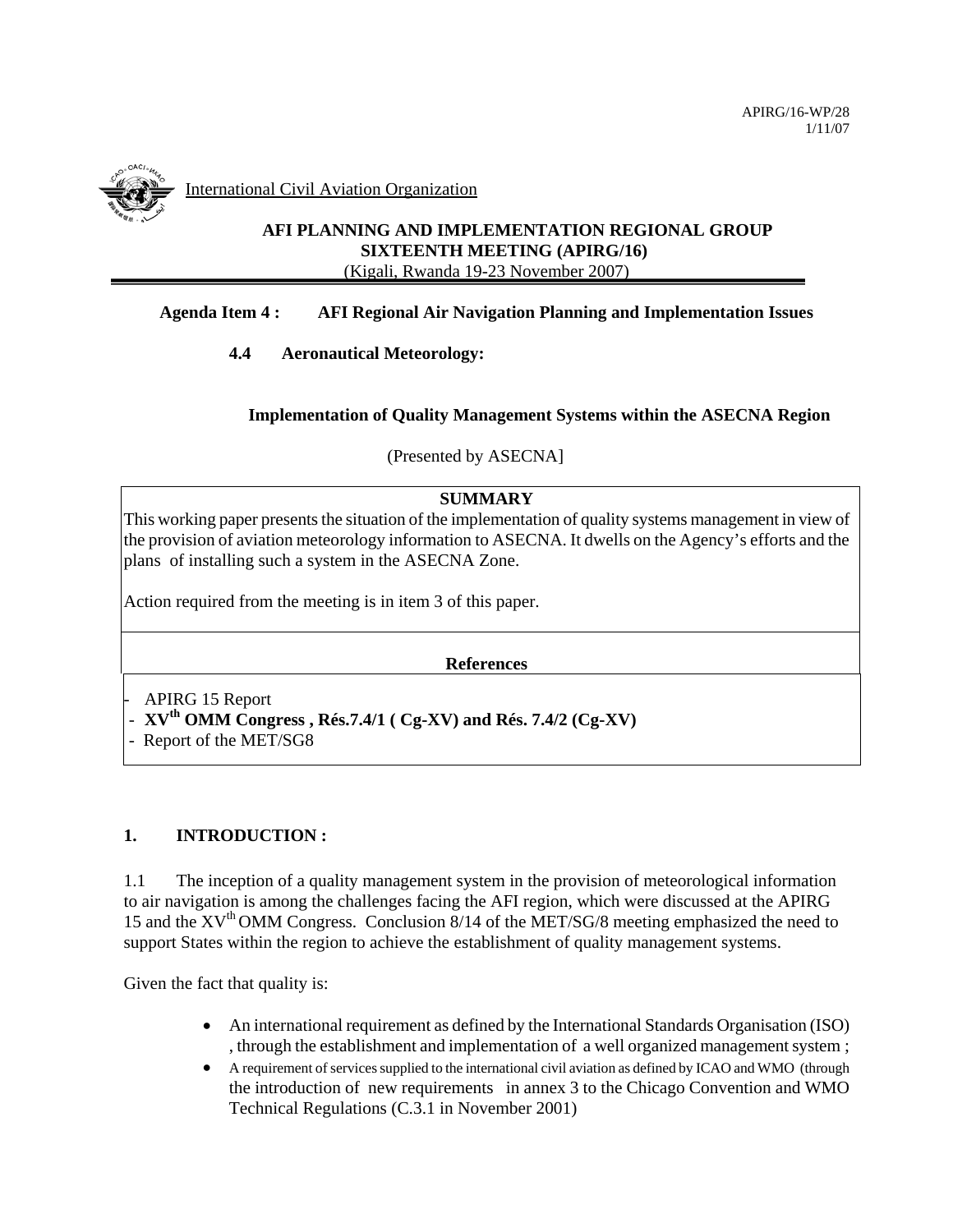### **2.1 BACKGROUND**

ASECNA, as an air navigation service provider, has to implement a quality management system as required by the various users. The requirement has been translated into the Agency's Policy Declaration on Quality. The Agency is taking the following steps to establish a quality management system for aeronautic meteorology services:

- $\checkmark$  13 quality processes dealing with meteorological assistance in air navigation have been developed and validated but their integration into a fully organized system is yet to be achieved;
- $\checkmark$  A workshop was held in November 2006 on the Introduction of a Quality Management System of aeronautic meteorological service provision. The workshop organized by ASECNA with the technical support from ICAO, was attended by nearly thirty participants including Heads of Technical Department of Meteorology and a number of meteorological officers.

The aim of the workshop was to provide participants with a set of processes and procedures for the implementation of a quality management system recommended by ICAO and WMO appropriate to be followed-up by ASECNA in its system. Attached is the list of conclusions and recommendations.

# **2.1 ANALYSIS**

The situation reveals that the Agency is making efforts to develop a quality management system for aeronautic meteorology services in order to be in line with relevant international norms; Conclusions and recommendations made during the workshop on the introduction of a quality management system of aeronautic meteorology services in ASECNA are in agreement with Conclusion 8/14 of the MET/SG/8 meeting.

The technical assistance of WMO and ICAO would be needed and advised in the implementation of these Conclusions and Recommendations.

### **3. Action required by APIRG :**

- 3.1 The meeting is expected to :
	- take note of information in this working paper,
	- recommend that ASECNA's activities concerning the implementation of quality management for the provision of aviation meteorological information be reflected in the report of the APIRG 16 meeting.
	- urge WMO and ASECNA to provide assistance to the countries of the AFI region (in compliance with Conclusion 8/14 of the Eighth Meeting of the Meteorology Sub-Group (MET/SG/8) for the establishment of quality management systems for aeronautic meteorology.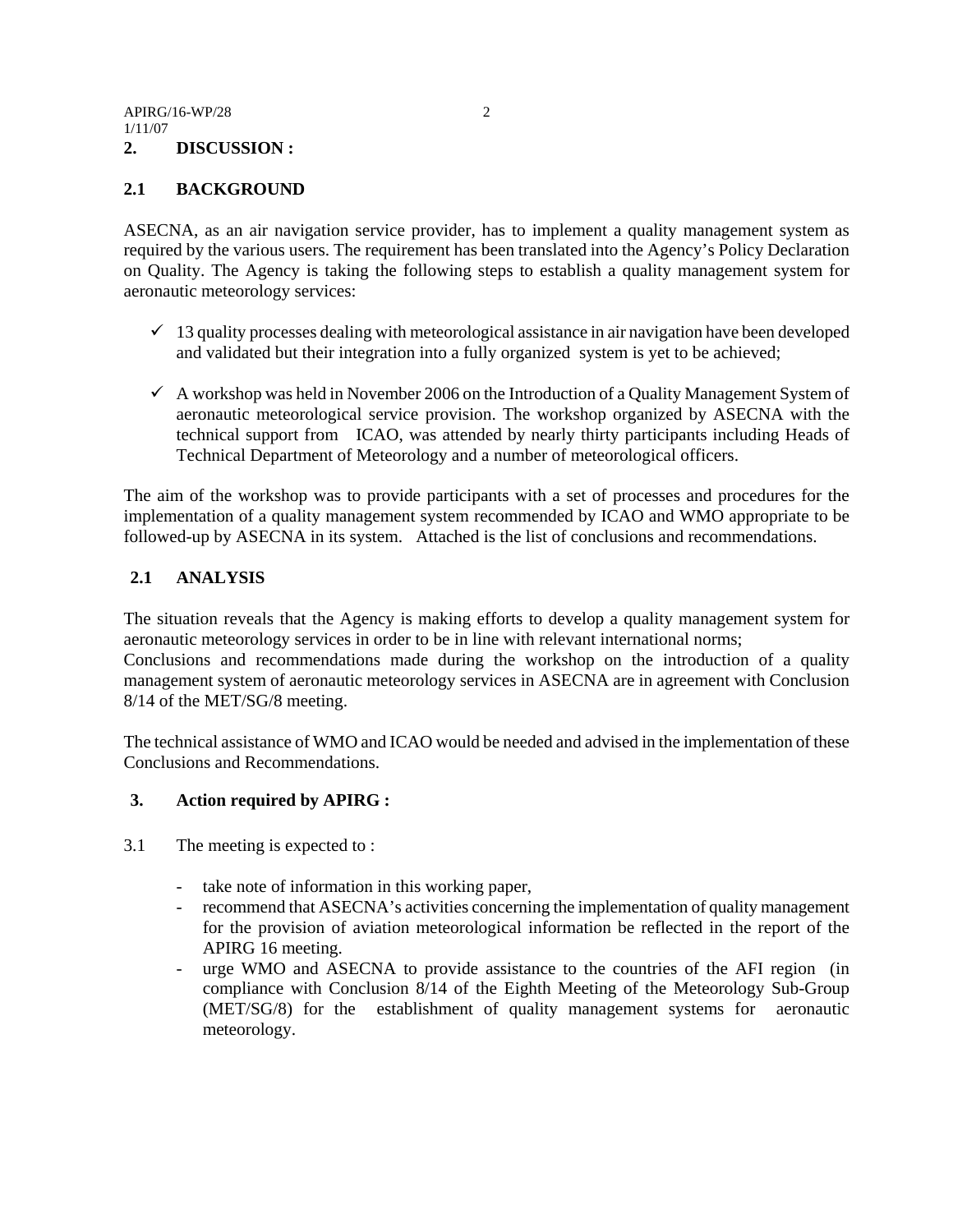# **WORKSHOP ON THE INTRODUCTION OF QUALITY ASSURANCE IN AERONAUTIC METEOROLOGY SERVICES**

*(Dakar, Senegal, 6th November 2006)* 

#### Conclusions and recommendations

**°°°°°°°°°°°°°°°°°°°°°°°°°** 

#### **4.1. Structure specification**

The meeting defined the structure of these discussions as a response to clients' needs and requirements in agreement with the rules and regulations.

#### **Regulatory framework**

The meeting carefully listened to presentations by the Officer in Charge of Quality in the ASECNA Directorate and by ICAO's Regional Deputy Director.

The workshop noted with great interest the Quality Policy advocated by ASECNA's Managing Director. It therefore totally adheres to this frame of mind geared at meeting the needs and requirements of clients in general and those of the aeronautical meteorology in particular.

### **4.2. Discussions**

At the end of fruitful discussions on the strategy needed to implement the General Manager's guidelines on aeronautic meteorology quality services, the meeting:

- $\checkmark$  Noted that the introduction of the "quality" method in aeronautic meteorology services is now an international regulatory requirement and not just a method of improving deliveries;
- $\checkmark$  Indicated its adherence to this qualitative method for the Agency's aeronautic meteorology services in compliance with OMM and ICAO recommended standards and practices;
- $\checkmark$  Noted that one day's working session was not enough time to examine such a topic, and this meant that basic notions related to the topic were not fully understood;

Some of the emerging aspects during the sharing, included the need to promote a conducive working environment through :

- $\checkmark$  enhanced communication with user;
- $\checkmark$  an improved coordination with local meteorology administrations;
- $\checkmark$  an improved activity coordination with the Agency's internal structures through service agreements
- $\checkmark$  enhanced exploitation and optimization of available resources.

#### **4.3. Recommendations**

At the end of the discussions, the meeting made the following recommendations to the Agency :

**Recommendation 1:** Development of a reference framework